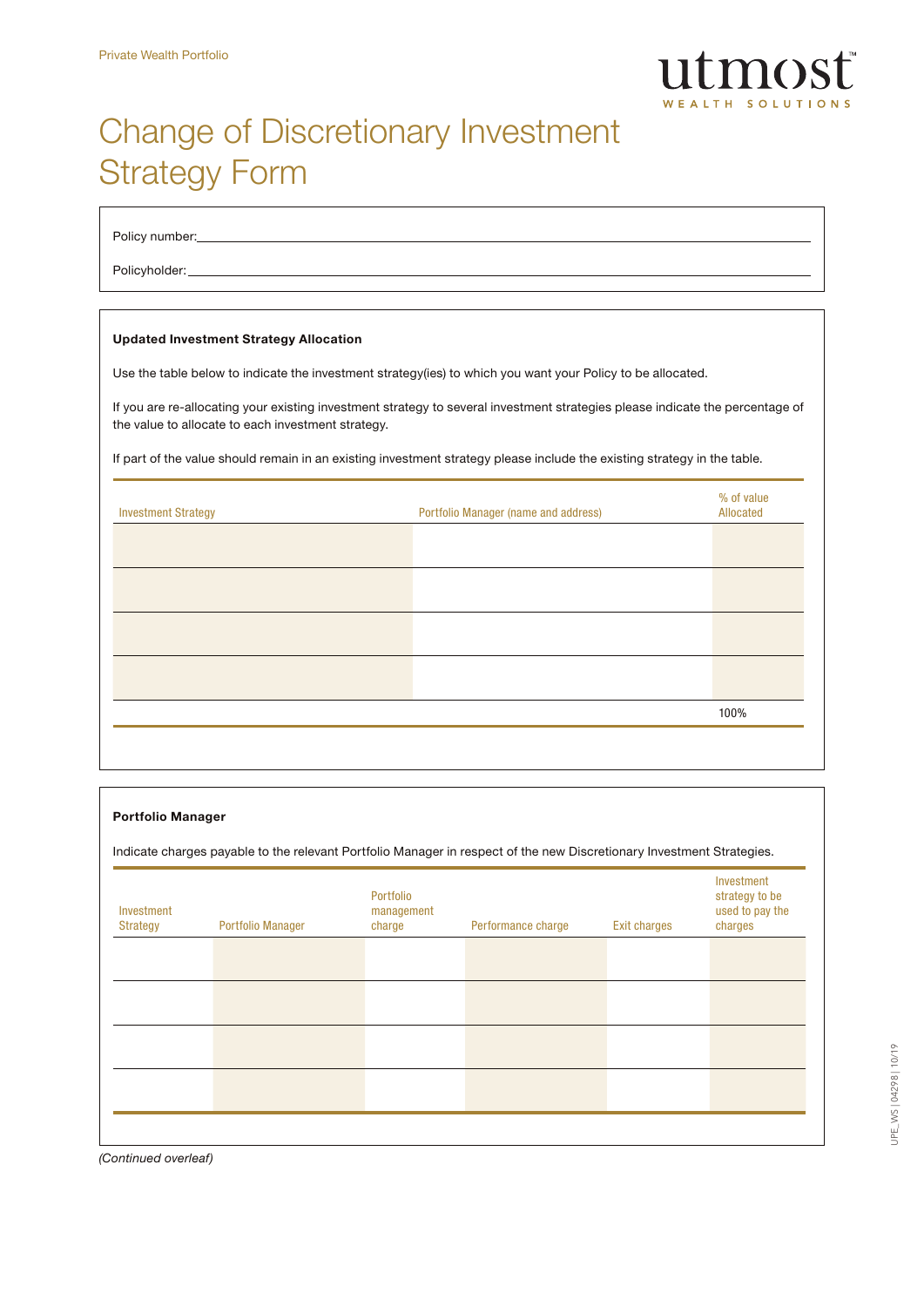

## Change of Discretionary Investment Strategy Form (continued)

If the charge structure is not categorised above please note the details of the charge below:

In case of multiple investment strategies please indicate the investment strategy from which the Policy charges will be collected, where applicable:

#### Data protection

Utmost PanEurope dac recognises that protecting your personal information, including special categories of data (sometimes referred to as sensitive personal data) is very important to you and that you have an interest in how we collect, use, store and share such information.

To provide our services, Utmost PanEurope dac needs to collect and use information about individuals such as their name, address and date of birth as well as other necessary information. The purposes for which we use personal data may include arranging insurance cover, handling claims and crime prevention. More information about our use of personal data is provided in the Utmost PanEurope dac Privacy Notice at utmost.ie.

Hard copies are available on request by emailing or writing to:

Data Protection Officer, Utmost PanEurope dac, Ashford House, 18 -23 Tara Street, Dublin 2, D02 VX67 or dataprotection@utmost.ie

Providing the services may involve the disclosure of personal data to third parties such as insurers, reinsurers, loss adjusters, premium fiannce providers, sub-contractors, our affiliates and certain regulatory bodies who may require your information themselves for the purposes described in the Utmost PanEurope dac Privacy Notice.

Depending on the circumstances, the use of personal data described in this notice may involve a transfer of data to countries outside the European Economic Area that have less robust data protection laws. Any such transfer will be done with appropriate safeguards in place.

In some special circumstances, we (and other insurance market participants) may need to collect and use special categories of personal data (e.g. health information) and/ or information relating to criminal convictions and offences. Unless another legal groud applies, your cosent to this processing may be necessary for us to provide you with the relevant services. Where you consent is relied upon to process data, you have the right to withdraw consent at any time but, if it is withdrawn, we may be unable to continue to provide our services and this may mean that we are unable to process an enquiry, claim and we may cease to provide the applicable insurance cover.

*(Continued overleaf)*